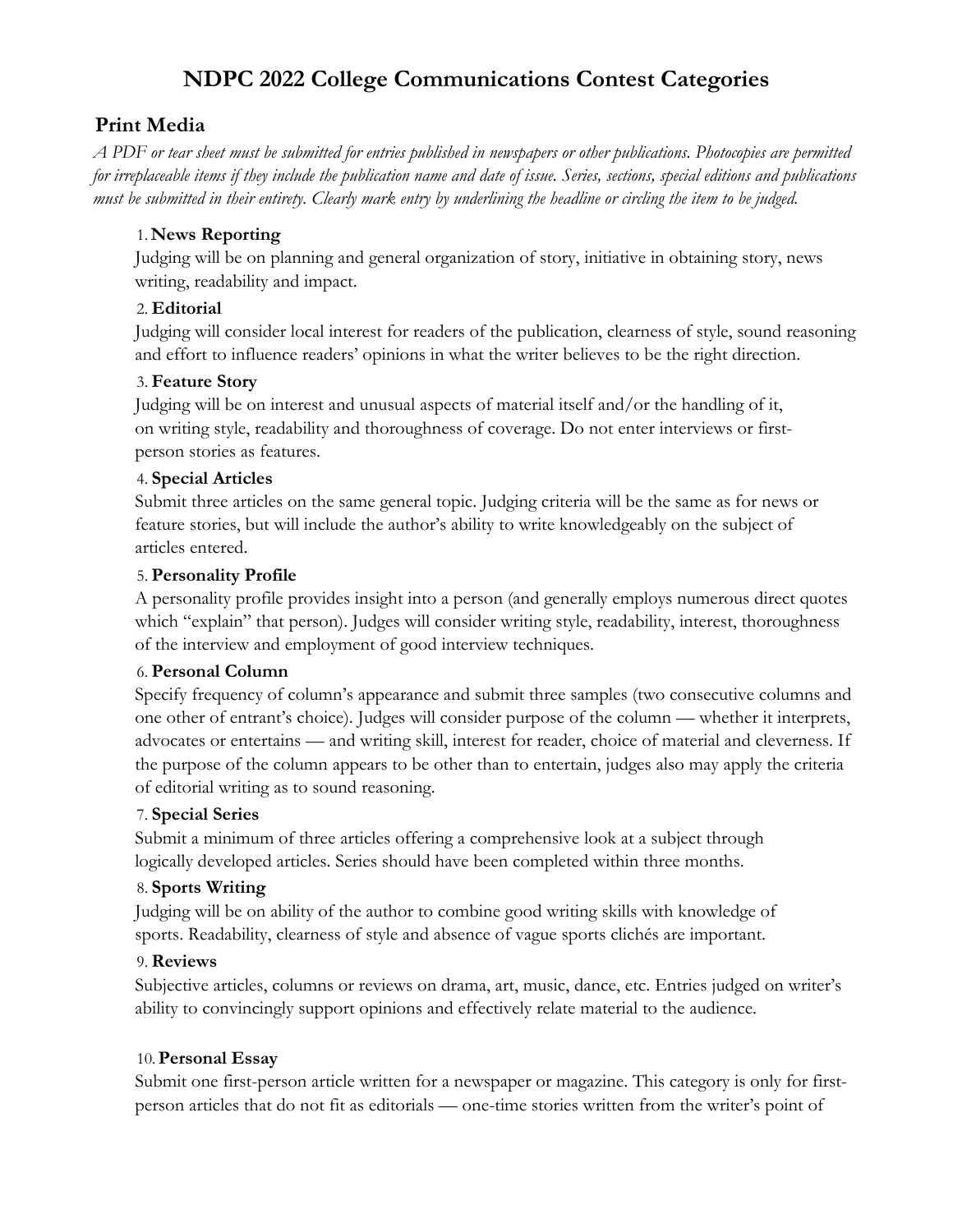view. Judging will be on subject matter, writing style, readability and general interest.

#### 11.**Section Regularly Edited by Entrant**

Specify frequency of section and submit three samples (two consecutive and one other of entrant's choice). Judges will consider planning and general organization of the section, power of original editorial matter, suitability and appeal of feature material, information value, editing and headline writing.

#### 12. **Special Supplement**

Major editor or creator may submit a special supplement (special observances, progress, anniversaries, historical, etc.). Judges will use the same criteria as for editing single sections, with added emphasis on suitability of material to the edition theme and the style of handling material.

#### 13. **Publication Regularly Edited by Entrant**

Submit three issues (two consecutive and one other). Submit publications in their entirety. Entrant must be regular editor and not an occasional replacement. Publication will be judged on writing, editing, makeup, typography and thoroughness of coverage.

## **Photography**

*Please submit a high-resolution jpeg or original photo no larger than 8 inches by 10 inches. PDF, tear sheet or photocopy of entire page must be attached to prove publication, but judging is on the original, not the reproduction.* 

#### 14. **Single News Photo**

Entry should be of a news or spot news event. Judging will be based on the timeliness, news value, composition, camera technique, imagination and — in instances of spot photos — immediacy and conditions surrounding event.

#### 15. **Single Feature Photo**

Entry includes any type of stand-alone feature photo or photo that accompanies a feature story. Judging will be based on human interest, reader appeal, creativity and quality of the photograph.

#### 16. **Single Sports Photo**

Photos of all sports activities at all levels will be considered in this category. Action, newsworthiness, creativity and quality of the picture will be considered in judging.

#### 17. **Photo Essay**

Entry should include several photos packaged together to tell a cohesive story in one issue. Essay can cover feature, news or sports. Judging will be based on the completeness of the presentation, variety of photos and overall quality of the pictures.

### **Broadcast**

*Please upload radio and television entries to a public video site, such as YouTube or Vimeo and include the link to the entry on your form. If student served as both reporter and photographer for a TV news, feature or sports story, the student can enter a single entry in a reporting category and a photography category. Please note this on both entry forms.*

#### 18. **General News Reporting**

Coverage of a scheduled event or researched topic. Judging will be on planning and general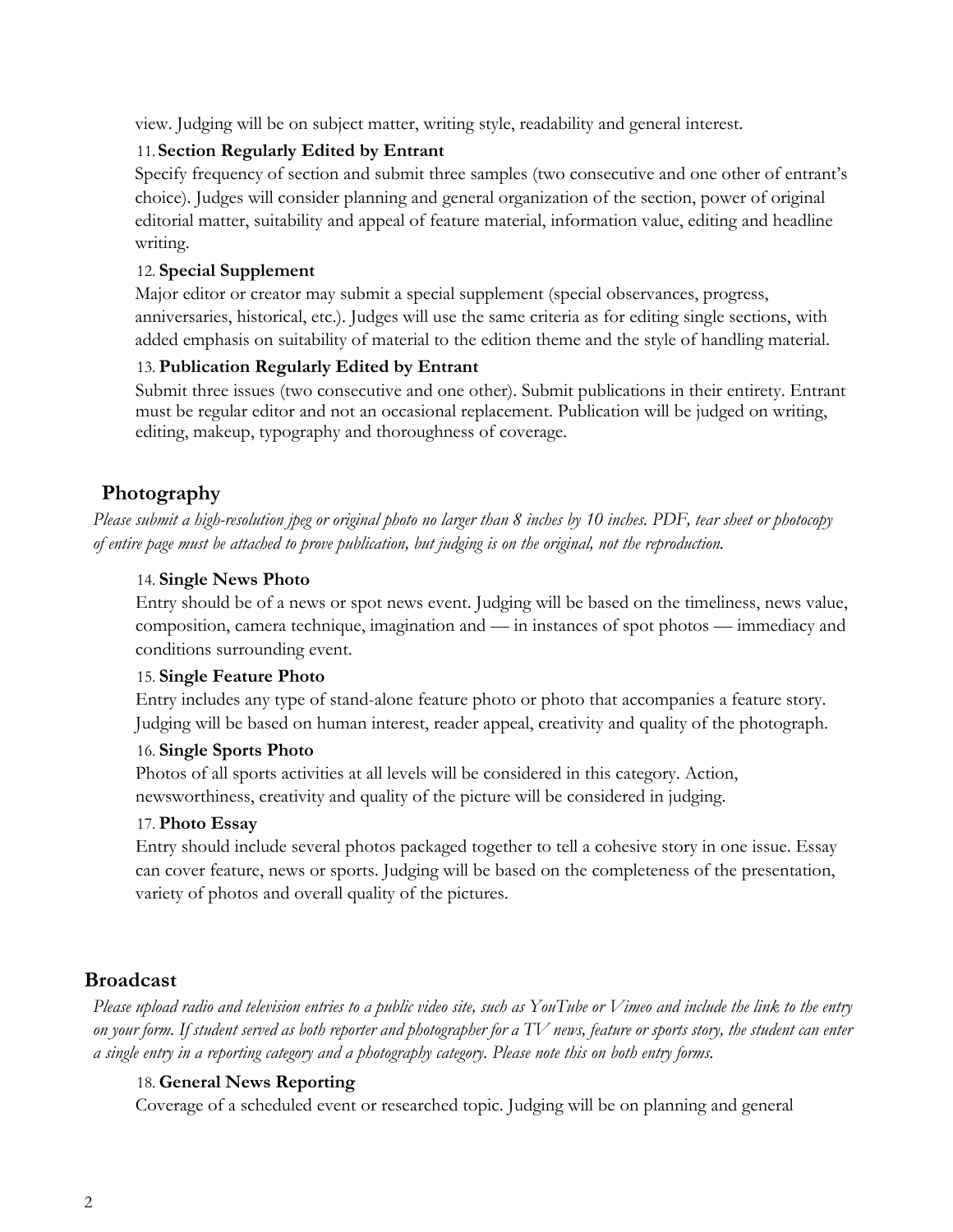organization of story, initiative in obtaining story, news writing and clarity.

### 19. **On-the-Scene News Reporting**

Coverage of an unplanned event with little or no preparation time. Judging will be on general organization of story, initiative in obtaining story, news writing, clarity and impact.

### 20. **Investigative/In-Depth Report**

Judging will be on the thoroughness and impact of the report, along with writing style and clarity. Stories may be longer than the typical news story.

### 21. **Feature Reporting**

Judging will be on interest and unusual aspects of feature material, general organization of story, initiative in obtaining story, writing style, clarity and impact. Do not enter interviews.

### 22. **Interview**

Judging will include whether the questions were appropriate and thorough. It also will take into account the interviewer's skills in asking the questions, the interview's ability to draw responses from the subject and the overall effectiveness of the segment.

### 23. **General Sports Reporting**

Coverage of a sporting event, athlete profile or other hard news sports topic. Judging will be on the ability of the reporter to combine storytelling skills with knowledge of sports. Writing style, clarity and absence of vague sports clichés are important.

### 24. **Feature Sports Reporting**

Feature segments on unusual aspect of sports and are lighter in tone than a general sports report. Judging will be on the ability of the reporter to combine storytelling skills with knowledge of sports. Writing style, clarity and overall impact of report are important.

25. **Special Programming (documentary, talk show, interview, public affairs, critic's review or other)** Judging will consider subject matter, creativity, clarity of writing or presentation and technical excellence.

## 26. **Regularly Scheduled News/Information Program**

Daily or weekly television news and/or information program. **Entrants must submit three programs (two consecutive and one of entrant's choice) that were broadcast during the contest year.** Entries will be judged on writing style, clarity, visuals and overall effectiveness of the program.

## 27. **TV Weather Broadcast**

Weather segment detailing local and/or national weather conditions and forecast. Judging will be on ability of person to effectively relay weather information to viewers. This includes presentation, clarity and use of graphics.

## 28. **TV News Photography**

Judges will consider composition, sequencing, variety of shots and use of natural sound while assessing photographer's ability to present video in a way that's pleasing to viewers.

## 29. **TV Feature Photography**

Judges will consider composition, sequencing, variety of shots and use of natural sound while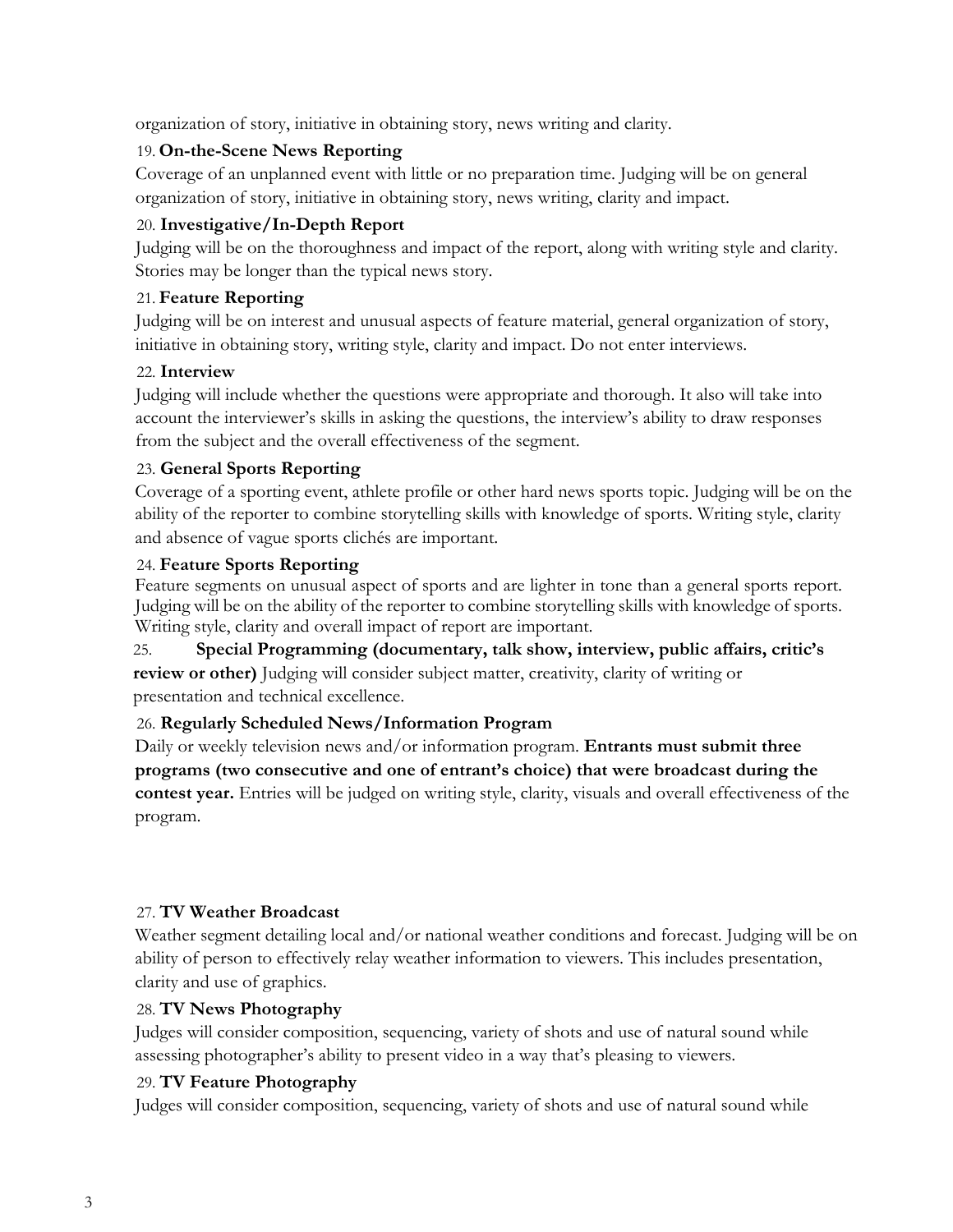assessing photographer's ability to present video in a way that's pleasing to viewers.

#### 30. **TV Sports Photography**

Judges will consider composition, sequencing, variety of shots, use of natural sound and the photographer's understanding of shooting sports while assessing his/her ability to present video in a way that's pleasing to viewers.

#### 31.**Television Electronic Graphics**

Enter an electronic graphic accenting any TV programming (news, sports, weather, in-studio, etc.). Criteria for judging: visually appealing text, colors and content, easily understandable graphics and effectiveness.

# **Web Design (Note: see categories #33 and #34 for web writing and editing)**

*Please provide accurate URL addresses for every entry. The entry should reflect the material as it appeared during the contest period.*

#### 32. **Web page design**

Criteria for judging: visually appealing text, colors and content, easily understandable graphics and effectiveness.

#### 33. **Writing for the Web**

On entry form, please define the site's purpose and target audience. Material written for print publication and reused on the web is NOT eligible. Judges will consider clarity of message, appropriateness to audience and adherence to principles of web-based communication.

#### 34. **Website edited by entrant**

Judges will consider clarity of site, interaction options, design, relevance to audience and adherence to principles of web-based communication.

# **Advertising - Print**

*Submit newspaper and/or magazine tear sheets of ads or campaign/series. Each entry must be accompanied by a brief statement, including reasons for the ad or campaign, results and the role of the entrant in carrying out the project. Judges will consider the originality of the selling idea or promotion, adaptability and suitability of the idea to the advertiser, makeup and appearance, style and content of the copy, and results.*

35. **Single Display Ad** (See note above.)

### 36. **Campaign or Series Built Around One Subject**

Multiple ads for same event or series of events. (See note above.)

# **Advertising – Electronic**

*Please upload radio and television entries to a public video site, such as YouTube or Vimeo and include the link to the entry on your form. Each entry must be accompanied by a brief statement, including reasons for the ad or campaign, results and the role of the entrant in carrying out the project. Judges will consider the originality of the selling idea or promotion, adaptability and suitability of the idea to the advertiser, style and content of the copy, and results.*

37. **Single commercial** (See note above.)